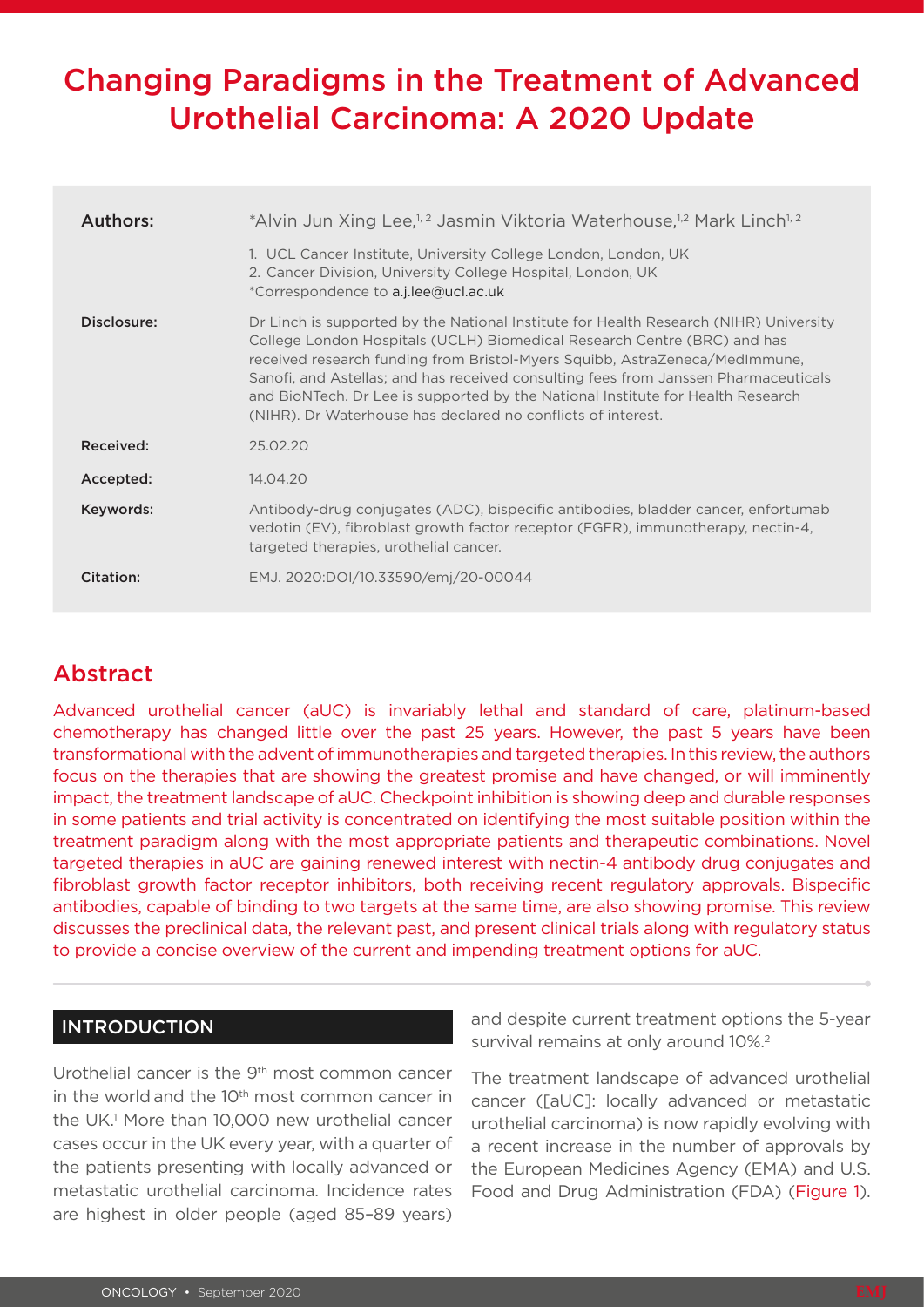

#### Timeline of FDA and EMA approvals of treatments for advanced urothelial carcinoma

Figure 1: Timeline of approved agents in advanced urothelial cancer.

Agency (EMA) approvals of treatments for urothelial carcinoma. EMA: European Medicines Agency; FDA: U.S. Food and Drug Administration.

This review summarises current treatment options for aUC, including cytotoxic chemotherapy and immune checkpoint blockade, with a focus on recent advances in targeted therapies and bispecific antibodies that are most likely to impact the management of aUC in the future.

# CYTOTOXIC CHEMOTHERAPY

Platinum-based combination chemotherapy is currently the global first-line treatment for metastatic urothelial carcinoma.3 Combinations in use include MVAC (methotrexate, vinblastine, doxorubicin, cisplatin), gemcitabine and cisplatin, and gemcitabine and carboplatin. Response rates have been reported at around 30–40%. Secondline chemotherapy agents such as taxanes, vinflunine, ifosfamide, and oxaliplatin have only demonstrated modest benefits.4 For example, vinflunine, a microtubule inhibitor, led to only a 1.5 month improvement in progression-free survival (PFS) (median PFS: 3.0 versus 1.5; hazard ratio [HR]: 0.68; 95% confidence interval [CI]: 0.54– 0.86; p=0.001) and 2.3 months improvement in overall survival (OS) (median OS: 6.9 versus 4.3 months; HR: 0.78; 95% CI: 0.61–0.99; p=0.04).5 Immune checkpoint inhibitors (CPI) are now routinely used instead of cytotoxic chemotherapy in the second-line setting.

## IMMUNOTHERAPY

The past 4 years has seen regulatory approval of five separate CPI (Figure 1) for the treatment of aUC. The authors have presented some of the stronger trial data to support secondline, first-line, and maintenance CPI; emerging data of combination checkpoint inhibition; and then focus on an interesting future advance, bispecific antibodies.

## Immune Checkpoint Inhibitors

The strongest current evidence for the use of CPI in aUC comes from the KEYNOTE-045 study, which compared pembrolizumab (PD-1 inhibitor) with standard of care chemotherapy in patients who had previously progressed on platinum-based chemotherapy.6,7 The co-primary endpoints were OS and PFS. With a median follow of 27.7 months, there was a 2.8 month improvement in survival with pembrolizumab compared to chemotherapy (median OS: 10.1 versus 7.3 months; HR: 0.7; 95% CI: 0.57–0.85; p<0.001) and in responders (response rate: 21.1% versus 11.0%) the median duration of response was substantially longer with the CPI (not reached versus 4.4 months). IMvigor2118 was a Phase III study comparing atezolizumab (anti-PD-L1) to standard of care chemotherapy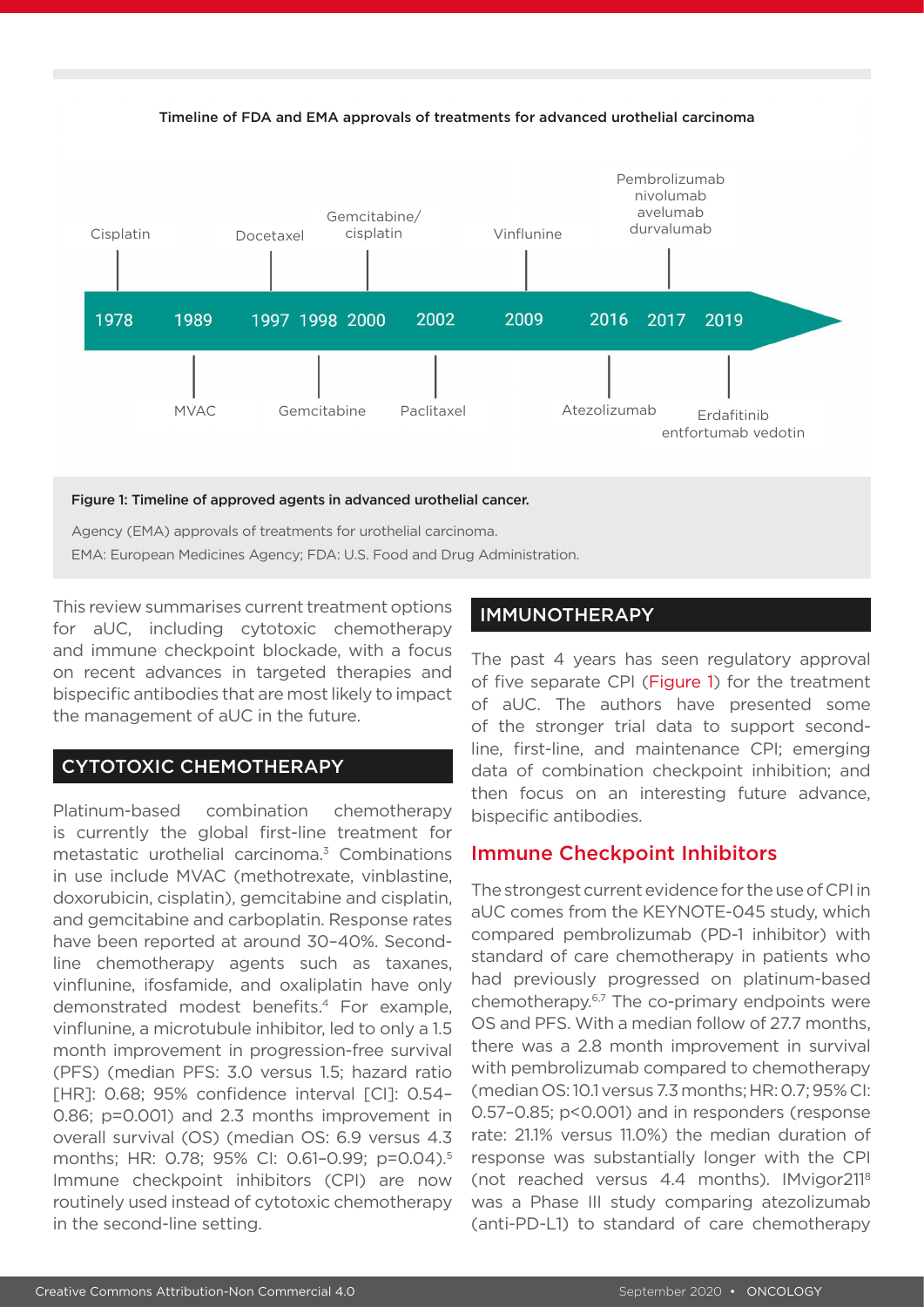in patients who had previously progressed on platinum-based chemotherapy. Atezolizumab was also active in the second-line setting but failed to reach the primary endpoint of improved OS in PD-L1 positive patients, partly because of the statistical design and better-than-expected performance of the chemotherapy control arm. Both agents are approved by the EMA for use in second-line treatment.

First-line CPI was initially tested in patients with aUC who were cisplatin-ineligible (renal impairment, neuropathy, or poor Eastern Cooperative Oncology Group [ECOG] performance status). This was following objective response rates (ORR) of 29% in the KEYNOTE-052 trial and 23% in the IMvigor 210 trials, two Phase II trials testing pembrolizumab and atezolizumab, respectively, in this setting, $9$  which have led to the approval of these agents. The subsequent Phase III studies (KEYNOTE-361 and IMvigor130) compared chemotherapy with chemoimmunotherapy or immunotherapy alone in first-line metastatic disease. An interim analysis of these two studies suggested that CPI monotherapy may be less effective than chemotherapy in patients with low PD-L1 expression in the first-line setting,<sup>10</sup> leading to an EMA restriction of CPI monotherapy to patients with high PD-L1 expression. The initial results of IMvigor130, after a median of 11.8 months, have been reported in abstract form showing that atezolizumab plus chemotherapy leads to a 1.9-month improvement in PFS, the co-primary endpoint, compared to chemotherapy alone (median PFS: 8.2 versus 6.3 months; HR: 0.82; 95% CI: 0.70–0.96; p=0.007). There was a 2.6 month numerically higher OS, the other co-primary endpoint, for atezolizumab plus chemotherapy (median OS: 16.0 versus 13.4 months; HR 0.83; 95% CI: 0.69–1.00, p=0.027) but did not meet the prespecified interim boundary for significance. Outcomes of longer follow-up of IMVigor130 for OS remain unknown, but whether this is adopted will be contingent on the balance between survival and toxicity.<sup>11</sup>

Given the short PFS after first-line therapy and a significant fall off in the number of patients receiving second-line therapy, attributable to a decline in fitness, maintenance CPI has been tested in patients that had at least stable disease following 6–8 cycles of first-line platinum-based chemotherapy. Maintenance pembrolizumab led

to a 2.6-month improvement in predicted median PFS (8.2 versus 5.6 months; p=0.023) compared to placebo.<sup>12</sup> Although not yet presented, Pfizer had announced following the planned interim analysis that the JAVELIN Bladder 100 study of avelumab maintenance versus standard of care met its co-primary endpoint prolonging OS in patients with PD-L1-positive tumours.13 Given that there are now two positive studies in this setting, maintenance CPI may become a new standard of care.

#### Combination Immunotherapy

Given that response rates to CPI monotherapy are only in the order of 20–25%, other approaches are required to progress these agents. CPI is being tested in combination with chemotherapy as discussed above, but also with other CPI or with targeted therapies. However, these combination approaches have so far been disappointing, as exemplified by the DANUBE<sup>14</sup> and BISCAY<sup>15</sup> studies. A recent press release announced that the DANUBE study, a randomised Phase III trial of durvalumab (anti-PD-L1) and tremelimumab (anti-CTLA4) versus chemotherapy in first-line metastatic urothelial cancer failed to meet either of its co-primary endpoints, OS or OS in patients with high PD-L1 expression.<sup>14</sup> Two similar Phase III studies for first-line aUC are ongoing with the NILE study<sup>16</sup> testing triplet therapy (durvalumab and tremilimumab and chemotherapy), and the Checkmate901 testing an alternative doublet CPI (ipilimumab and nivolumab) $17$  are still to report and help clarify whether CPI-CPI combinations or CPI-chemotherapy combinations are of benefit in aUC. In BISCAY,<sup>15</sup> a biomarker-driven Phase II study that explored either durvalumab monotherapy or durvalumab in combination with poly (adenosine diphosphate ribose) polymerase inhibitors, fibroblast growth factor receptor (FGFR)3 inhibitors, or mTOR inhibitors as secondline therapy in aUC, no combination treatment met the prespecified efficacy target.

#### Bispecific Antibodies

Bispecific antibodies are capable of binding to two targets at the same time.<sup>18</sup> These are earlystage molecules with most of the data derived from basic science and cell-line research, with some Phase I studies recruiting. One strategy of using a bispecific antibody is by targeting CD3 and a tumour antigen simultaneously. This can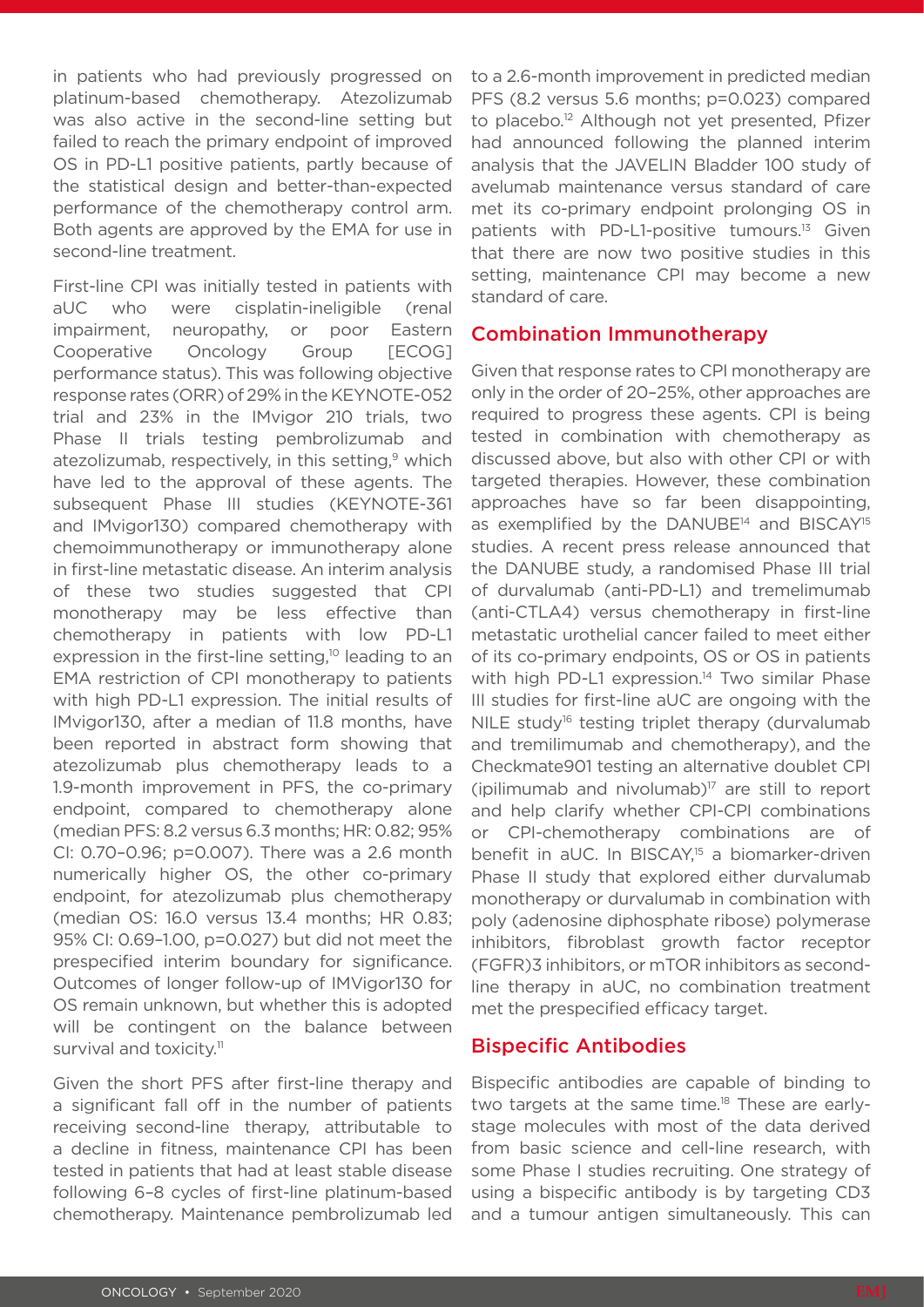recruit and activate T cells for effective tumour clearance by bringing the T cells closer to the cancer and activating them via the CD3 receptor pathway. Another strategy is to simultaneously target immune coinhibitory and costimulatory receptors. These receptors can be upregulated on activated T cells, including regulatory T cells, in the tumour microenvironment, and therefore using bispecific antibodies may increase the localisation of the antibodies to the tumour and improve tumour-specific clearance and reduce immune-related adverse events.

Preclinical data has suggested that bispecific antibodies may be a viable therapeutic option in urothelial cancer. B7-H3 is highly expressed on urothelial cancer cells. A CD3 and B7-H3 bispecific antibody armed on T cells demonstrated increased cytotoxicity towards bladder cancer cells. Secretion of IFN-γ and TNF-α was increased compared to unarmed activated T cells.<sup>19,20</sup> The same group demonstrated similar results with a bispecific antibody against CD3 and CD155 armed on activated T cells, again demonstrating their results on bladder cancer cell lines. MGD009 is a humanised anti-B7-H3 and anti-CD3 bispecific antibody that is being evaluated for safety in a multicentre, open-label, Phase I dose escalation and cohort expansion study $21$  including patients with urothelial cancer. A Phase I study of MGD009 with an anti-PD1 antibody, MGA012<sup>22</sup> is currently recruiting.

A CTLA-4 and OX40 bispecific antibody resulted in T-cell activation and regulatory T-cell depletion *in vitro*. 23 Using syngeneic mouse models of bladder cancer, injections of this antibody resulted in durable tumour clearance.

LY3415244 is a TIM-3 and PD-L1 bispecific antibody. It is hoped that intrinsic and acquired resistance to immune checkpoint inhibition can be overcome by targeting and inhibiting both these co-inhibitory receptors. J1C-MC-JZDA is a multicentre, nonrandomised, open-label, Phase Ia/ Ib study assessing LY3415244. The Phase Ia study will recruit patients with any tumour type and the Phase Ib expansion cohorts will recruit patients who have previously received a PD-1 or PD-L1 inhibitor, in non-small cell lung cancer, urothelial cancer, and melanoma.24 Similarly, RO7121661 is an anti-PD-1/TIM-3 bispecific antibody that entered Phase I studies for treatment of patients with metastatic solid tumours.25 Bispecific antibodies

targeting other immune co-inhibitory checkpoints are running in Phase I studies. MGD013 targets PD-1 and LAG-3 and is recruiting to Phase I.<sup>26</sup>

#### TARGETED THERAPIES

Multiple targeted agents, including small molecule inhibitors or antibodies, have been tested against vascular endothelial growth factors, epidermal growth factor receptors, mTOR, and the cell cycle. Unfortunately, none of these agents demonstrated sufficient activity or efficacy in trials to gain regulatory approval (Table 1).6,27-43 Recently, two targets, nectin-4 and FGFR, have demonstrated great promise and are discussed in more detail here.

## Nectin-4

Antibody–drug conjugates (ADC) enable the delivery of high concentrations of cytotoxic chemotherapy to tumour cells by enabling targeted delivery through conjugation with a monoclonal activity. This strategy has become a standard of care in some malignancies, for example TDM-1 in breast cancer.

Enfortumab vedotin (EV) is an ADC that binds to nectin-4, a transmembrane protein that regulates a number of cellular functions including angiogenesis, and is highly expressed in multiple tumours including urothelial, ovarian, lung, breast, and gastric.<sup>44-46</sup> Upon binding to nectin-4, EV is internalised into the cell where cytoplasmic proteases cleave the linker between the nectin-4 antibody and the drug payload monomethyl auristatin E (MMAE) (vedotin is an MMAE and a protease-cleavable linker to an antibody),<sup>47</sup> releasing its cytotoxic activity. More specifically, MMAE inhibits tubulin polymerisation, leading to mitotic arrest and downstream apoptotic cell death.

Given that nectin-4 is expressed by 97% of aUC,48,49 a global, Phase II, single-arm study of EV in patients with aUC who had previously been treated with platinum-based chemotherapy and anti-PD-1 or PD-L1 immune CPI was performed.<sup>48</sup> Here, 125 patients were treated with EV that was administered intravenously on Days 1, 8, and 15 of a 4-week cycle.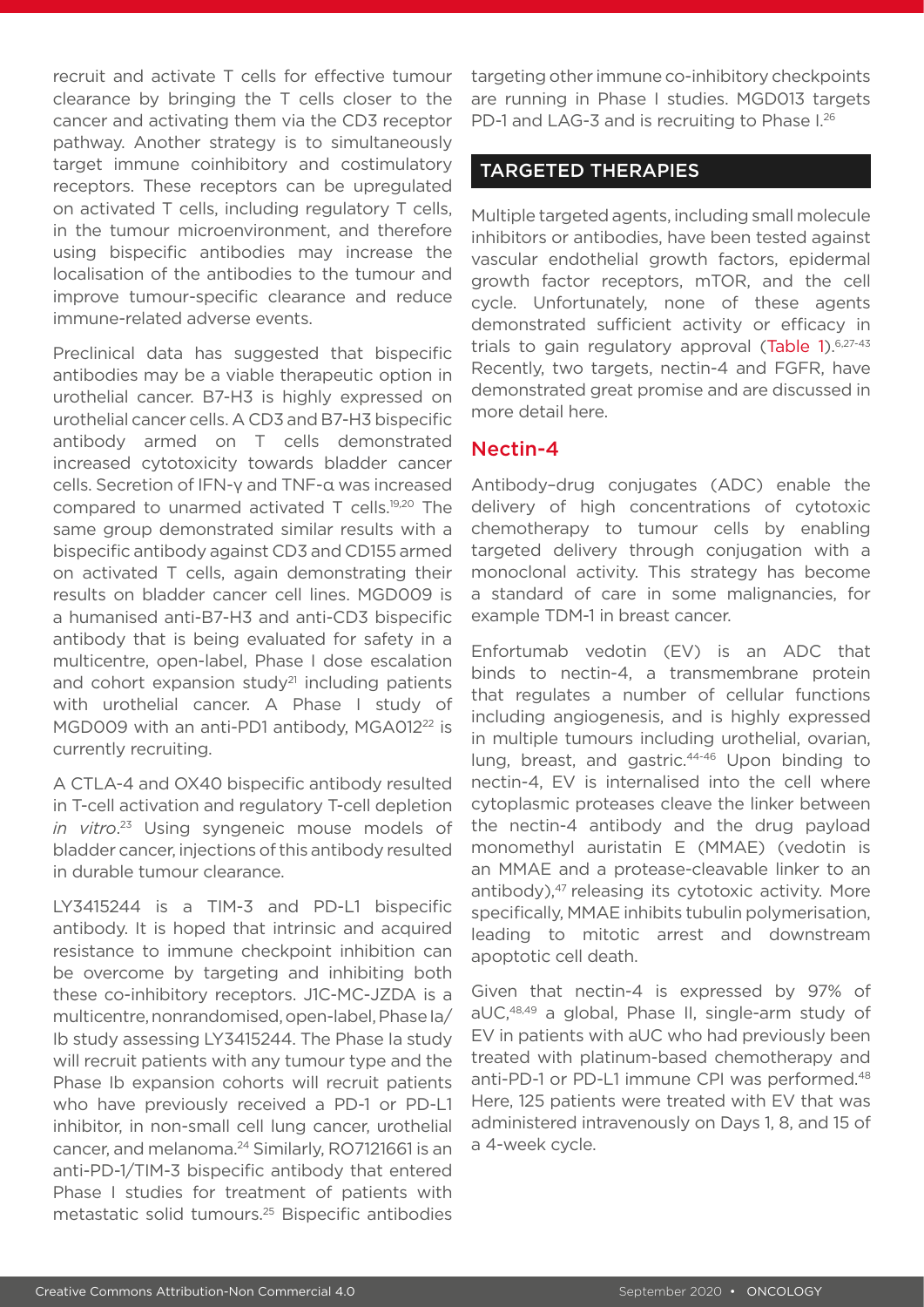Table 1: Summary of clinical trials of targeted agents in advanced urothelial cancer that have not gained regulatory approval.<sup>6,27-43</sup>

| Author<br>Study name                                                    | Phase             | <b>Targeted</b><br>agent                                                        | Primary<br>endpoint                  | Patient<br>selection                                        | <b>Treatment</b>                                                                                                    | <b>Patients</b><br>(n) | Response and<br>survival                                                                                                                                                                                 |
|-------------------------------------------------------------------------|-------------------|---------------------------------------------------------------------------------|--------------------------------------|-------------------------------------------------------------|---------------------------------------------------------------------------------------------------------------------|------------------------|----------------------------------------------------------------------------------------------------------------------------------------------------------------------------------------------------------|
| Petrylak et<br>al., 2020 <sup>27</sup><br>RANGE"                        | $\vert\vert\vert$ | Ramucirumab<br>(anti-VEGFR2<br>antibody)                                        | PFS                                  | mUC,<br>refractory<br>to platinum-<br>based<br>chemotherapy | Docetaxel and<br>ramucirumab<br>versus<br>docetaxel and<br>placebo                                                  | 530                    | Ramucirumab/<br>docetaxel versus<br>placebo/docetaxel:<br>RR: 24.5% versus<br>14.0%<br>PFS: 4.07 months<br>versus 2.76 months<br>Median OS:<br>9.4 months versus<br>7.85 months                          |
| Rosenberg<br>et al., 2020 <sup>28</sup><br>CALGB<br>90601<br>(Alliance) | $\vert\vert\vert$ | Bevacizumab<br>(anti-VEGF<br>antibody)                                          | <b>OS</b>                            | mUC, first line                                             | Gemcitabine<br>and cisplatin<br>with<br>bevacizumab<br>or placebo                                                   | 506                    | PFS HR: 0.77 (95%<br>$Cl: 0.63 - 0.93$<br>OS: 14.5 (GCB)<br>versus 14                                                                                                                                    |
| Grivas et al.,<br>201429                                                | $\mathbb{H}$      | Sunitinib<br>(multiple<br>kinase inhibitor<br>including<br>PDGF-R and<br>VEGFR) | % with<br>progression at<br>6 months | Advanced UC<br>post primary<br>chemotherapy                 | Maintenance<br>sunitinib<br>versus placebo                                                                          | 54                     | Sunitinib versus<br>placebo:<br>6 months<br>progression rate:<br>71.7% versus 64.3%.<br>Median PFS: 2.9<br>months versus 2.7<br>months<br>Median OS: 10.5<br>months versus 10.3<br>months                |
| Bellmunt J<br>et al., 2011 <sup>39</sup>                                | $\vert\vert$      | Sunitinib                                                                       | TTP safety                           | First-line in<br>UC, ineligible<br>to cisplatin             | Sunitinib                                                                                                           | 41                     | PR: 8%; SD: 50%<br>(45% of them $\geq$ 3<br>months)<br>Median TTP: 4.8<br>months<br>Median OS: 8.1<br>months                                                                                             |
| Gallagher et<br>al., 2010 <sup>31</sup>                                 | Lш                | Sunitinib                                                                       | ORR                                  | mUC, post<br>chemotherapy                                   | Sunitinib<br>37.5 mg<br>continuously<br>(Cohort B)<br>versus 50 mg<br>for 4 weeks<br>with 2 weeks<br>off (Cohort A) | 78                     | PR in 3/45 patients<br>in cohort A and 1/32<br>patients in Cohort B.<br>Clinical regression<br>or stable disease:<br>43%.<br>PFS: 2.4 months<br>versus 2.3 months<br>OS: 7.1 months<br>versus 6.0 months |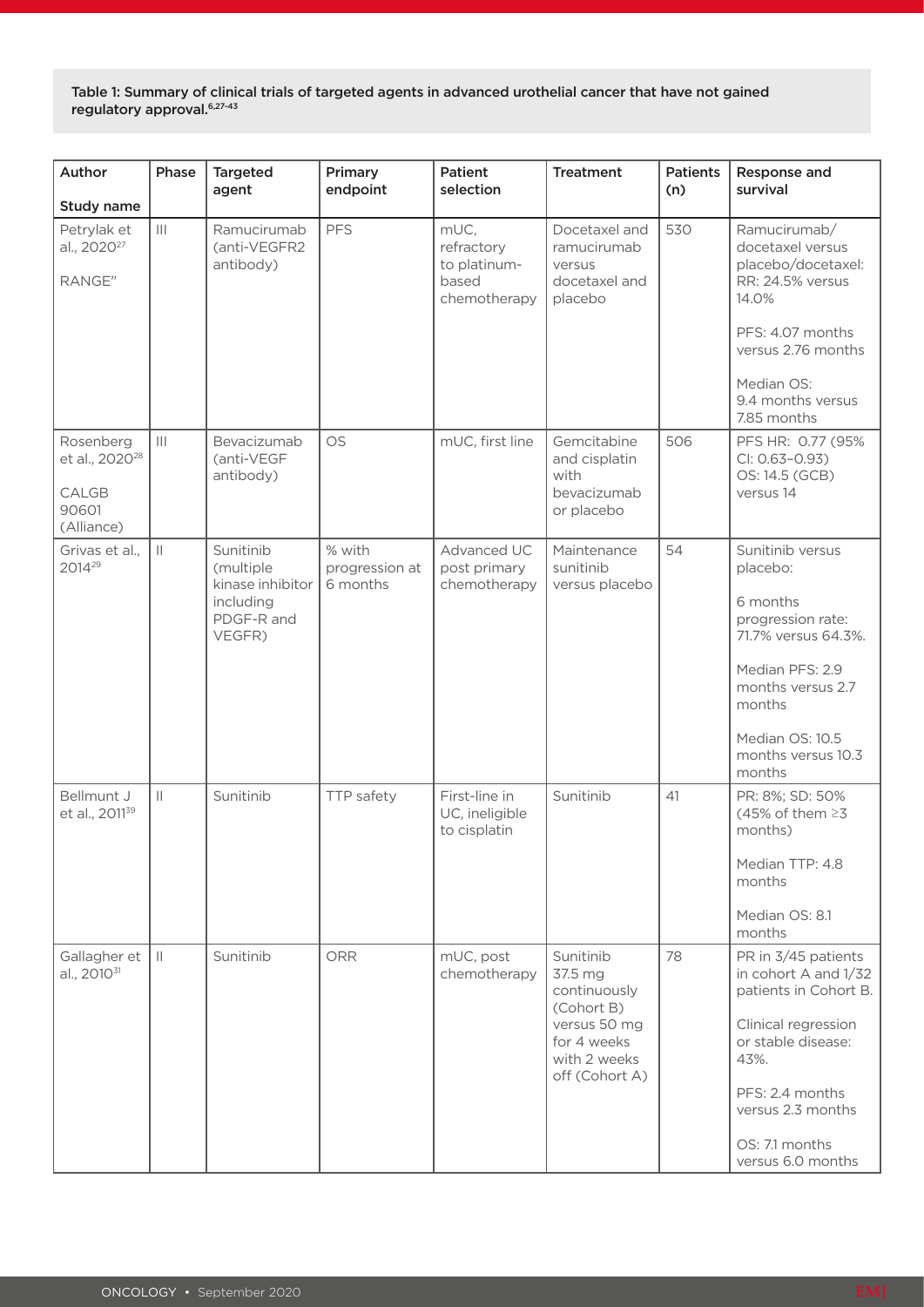#### Table 1 continued.

| Author<br>Study name                                            | Phase        | <b>Targeted</b><br>agent               | Primary<br>endpoint | Patient<br>selection                                              | <b>Treatment</b>                                                                                                                                     | <b>Patients</b><br>(n) | Response and<br>survival                                                                                                                                                                                                                                                                                                                                                     |
|-----------------------------------------------------------------|--------------|----------------------------------------|---------------------|-------------------------------------------------------------------|------------------------------------------------------------------------------------------------------------------------------------------------------|------------------------|------------------------------------------------------------------------------------------------------------------------------------------------------------------------------------------------------------------------------------------------------------------------------------------------------------------------------------------------------------------------------|
| Bellmunt et<br>al., 2017 <sup>6</sup><br>Wong et al.,<br>201232 | $\vert\vert$ | Cetuximab<br>(anti-EGFR<br>antibody)   | PFS                 | mUC,<br>pretreated<br>with one<br>line of<br>chemotherapy         | Cetuximab<br>with or<br>without<br>paclitaxel                                                                                                        | 41                     | PFS monotherapy<br>versus combination:<br>7.6 versus 16.4<br>OS: 17 versus 42<br>ORR: 25 in<br>combination                                                                                                                                                                                                                                                                   |
| Hussain et<br>al., 2014 <sup>33</sup>                           | $\vert\vert$ | Cetuximab                              | ORR                 | Advanced UC                                                       | Gemcitabine/<br>cisplatin with<br>or without<br>cetuximab                                                                                            | 88                     | Gemcitabine/<br>cisplatin versus<br>combination with<br>cetuximab:<br>ORR: 57.1 versus 61.4<br>Grade 3-5 AE: 75<br>versus 83<br>Median PFS: 8.5<br>versus 7.6<br>Median OS: 17.4<br>versus 14.3<br>Monotherapy arm<br>was closed                                                                                                                                             |
| Miller et al.,<br>201634                                        | $\vert\vert$ | Gefitinib (TKI<br>against EGFR)        | <b>TTP</b>          | Advanced UC,<br>in combination<br>with first-line<br>chemotherapy | Gemcitabine<br>and cisplatin<br>chemotherapy<br>with<br>concomitant<br>gefitinib (Arm<br>A), sequential<br>gefitinib (Arm<br>B), or alone<br>(Arm C) | 105                    | Median TTP for arms<br>A, B, and C were 6.1,<br>6.3, and 7.8 months,<br>respectively                                                                                                                                                                                                                                                                                         |
| Choudhury<br>et al., 2016 <sup>35</sup>                         | $\mathbb{H}$ | Afatinib<br>(TKI against<br>HER2/EGFR) | PFS                 | mUC,<br>platinum-<br>refractory                                   | Afatinib<br>40 mg/day<br>continuously<br>until<br>progression or<br>intolerance                                                                      | 437                    | Publication of<br>initial results of 23<br>patients:<br>21.7% met PFS3<br>(2/23 PR; 3/23 SD)<br>83.3% with HER2<br>and/or ERBB3<br>alterations achieved<br>PFS3 versus<br>0/15 patients<br>without alterations<br>(p < 0.001)<br>Median TTP/<br>discontinuation<br>was 6.6 months in<br>patients with HER2/<br>ERBB3 alterations<br>versus 1.4 months in<br>patients without |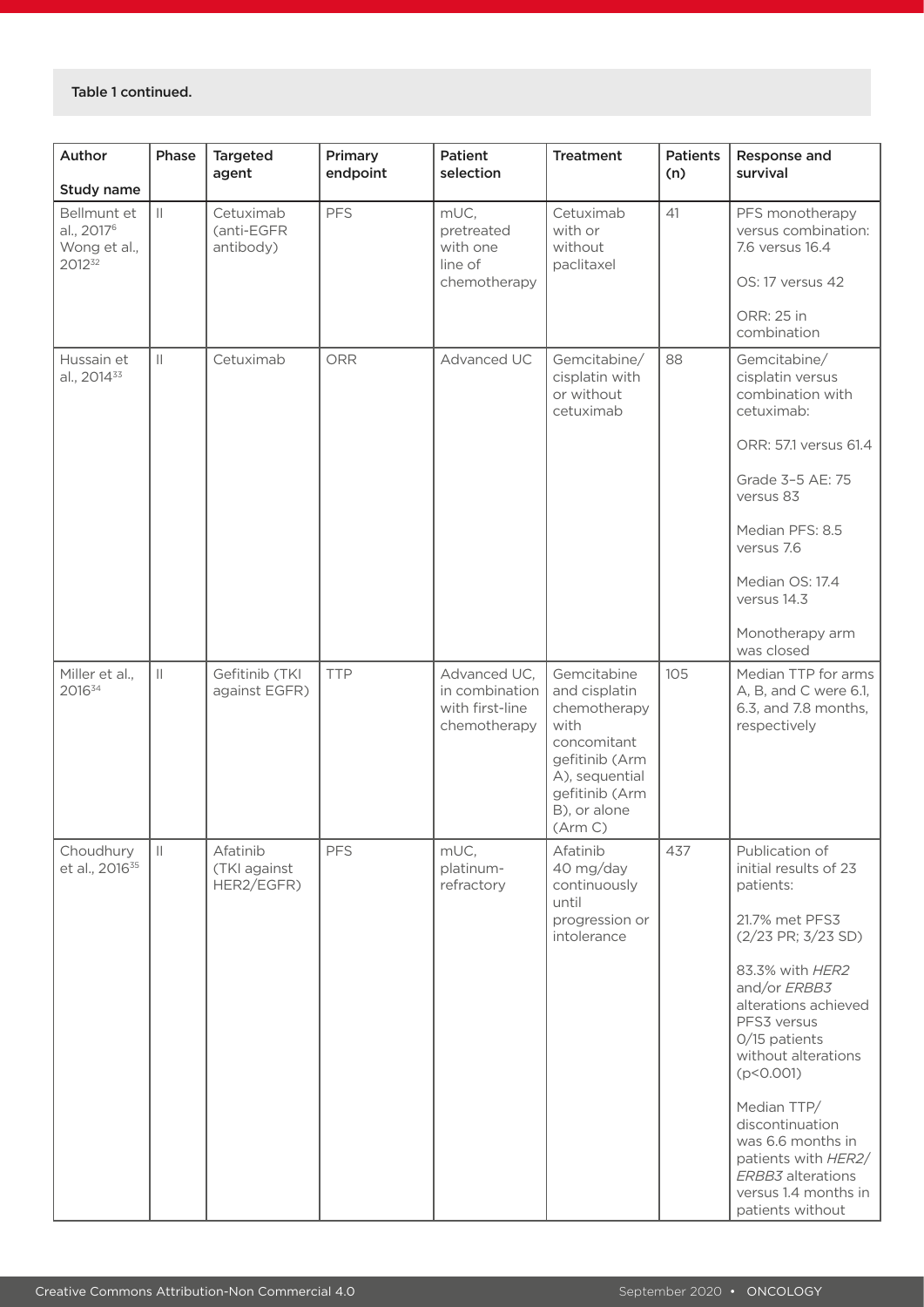#### Table 1 continued.

| Author<br>Study name                                                             | Phase          | <b>Targeted</b><br>agent                                                       | Primary<br>endpoint                                                                                 | Patient<br>selection                                                   | <b>Treatment</b>                                                                                                           | <b>Patients</b><br>(n) | Response and<br>survival                                                                                                                                                                                                                                                                                                                                                                |
|----------------------------------------------------------------------------------|----------------|--------------------------------------------------------------------------------|-----------------------------------------------------------------------------------------------------|------------------------------------------------------------------------|----------------------------------------------------------------------------------------------------------------------------|------------------------|-----------------------------------------------------------------------------------------------------------------------------------------------------------------------------------------------------------------------------------------------------------------------------------------------------------------------------------------------------------------------------------------|
| Bellmunt et<br>al., 2015 <sup>36</sup><br>Powles et<br>al., 2017 <sup>37</sup>   | /              | Lapatinib (TKI<br>against HER2/<br>EGFR)                                       | <b>PFS</b>                                                                                          | mUC<br>after first line<br>chemotherapy,<br><b>HER</b><br>1/2-positive | Maintenance<br>lapatinib<br>versus placebo                                                                                 | 232                    | Median PFS for<br>lapatinib and<br>placebo was 4.5<br>versus 5.1 months<br>OS for lapatinib and<br>placebo was 12.6<br>months and 12.0<br>months                                                                                                                                                                                                                                        |
| Hussain et<br>al., 2007 <sup>38</sup>                                            | $\vert\vert$   | Trastuzumab<br>(anti-HER2<br>antibody)                                         | Toxicity                                                                                            | Advanced<br>HER2/neu-<br>positive UC                                   | Trastuzumab<br>in combination<br>with paclitaxel,<br>carboplatin,<br>gemcitabine                                           | 40                     | Provisional results<br>from publication:<br>Most common<br>Grade 3 or 4 was<br>myelosuppression<br>Grade 3 sensory<br>neuropathy<br>occurred in 14.0%.<br>Grade 1-3 cardiac<br>toxicity was 22.7%<br>Therapy-related<br>$deaths (n=3)$<br>ORR: 70% (CR<br>$[n=5]$ , PR $[n=$<br>26], confirmed<br>responses [n=25])<br>Median TTP and<br>survival were 9.3<br>months and 14.1<br>months |
| Hainsworth<br>et al., 2018 <sup>39</sup><br>Bryce et al.,<br>201740<br>MyPathway | $\mathsf{IIa}$ | Trastuzumab/<br>pertuzumab<br>(anti-HER2/<br>HER3<br>dimerisation<br>antibody) | OS<br>% of<br>Atezolizumab-<br>treated<br>patients with<br>$tTMB \ge 16$<br>mutations/Mb<br>with OR | HER2-positive<br>mUC                                                   | Trastuzumab/<br>pertuzumab,<br>erlotinib,<br>vemurafenib/<br>cobimetinib,<br>vismodegib,<br>alectinib, and<br>atezolizumab | 765                    | Recruitment<br>ongoing.<br>Preliminary results:<br>At median FU 5.4:<br>1 patient had CR,<br>ongoing at 12.5<br>months; 2 PR; DOR<br>3.7 and 5.5 months.<br>2 SD for >4 months                                                                                                                                                                                                          |
| Rose et al.,<br>201841                                                           | $\vert\vert$   | Palbociclib<br>(CDK4/6)<br>inhibitor)                                          | <b>PFS</b>                                                                                          | mUC after<br>failure of<br>first-line<br>chemotherapy                  | Palbociclib                                                                                                                | 12 <sup>°</sup>        | Two patients (17%)<br>achieved PFS4 with<br>insufficient activity<br>to advance to<br>Stage 2<br>No responses<br>were seen<br>Median PFS: 1.9<br>months<br>Median OS: 6.3<br>months                                                                                                                                                                                                     |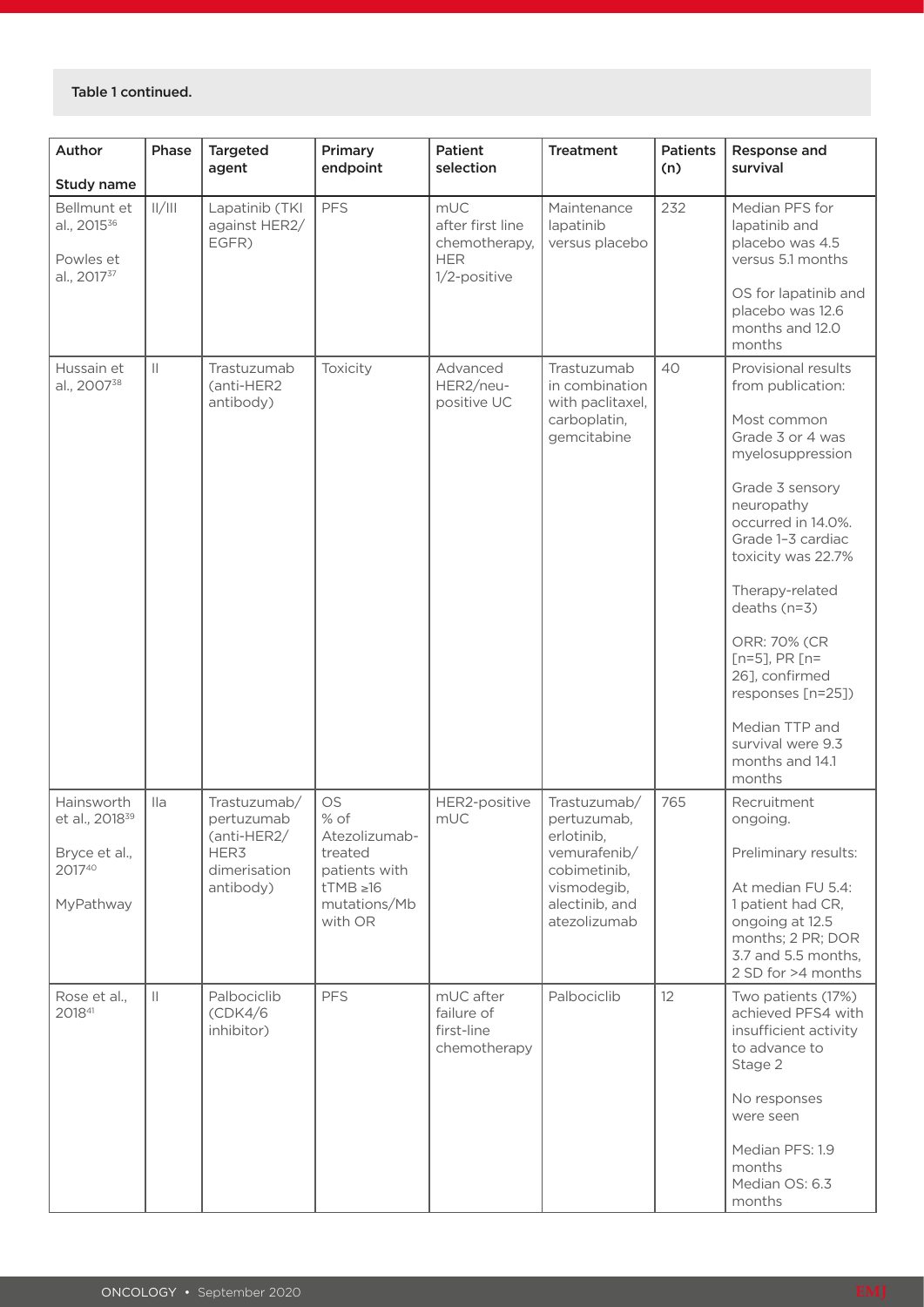| Author                                                     | Phase         | <b>Targeted</b><br>agent          | Primary<br>endpoint          | <b>Patient</b><br>selection                | <b>Treatment</b>             | <b>Patients</b><br>(n) | Response and<br>survival                                                                                                                                                                                                                                                                                            |
|------------------------------------------------------------|---------------|-----------------------------------|------------------------------|--------------------------------------------|------------------------------|------------------------|---------------------------------------------------------------------------------------------------------------------------------------------------------------------------------------------------------------------------------------------------------------------------------------------------------------------|
| Study name                                                 |               |                                   |                              |                                            |                              |                        |                                                                                                                                                                                                                                                                                                                     |
| Milowsky et<br>al., 201342                                 | $\mathbf{  }$ | Everolimus<br>(mTOR<br>inhibitor) | PFS-2 safety<br>and toxicity | Metastatic<br><b>TCC</b>                   | Everolimus                   | 46                     | Most common<br>Grade 3/4 toxicities<br>were fatigue,<br>infection, anaemia,<br>lymphopenia,<br>hyperglycaemia and<br>hypophosphataemia<br>PR in nodal<br>metastases (n=2),<br>with 1 achieving a<br>94% decrease in<br>target lesions and<br>remaining on drug<br>at 26 months<br>Minor tumour<br>regression (n=12) |
| Niegisch et<br>al., 201543<br><b>AUO Trial</b><br>AB 35/09 | $\mathbf{  }$ | Everolimus                        | <b>RR</b>                    | Second-Line<br>treatment of<br>advanced UC | Paclitaxel and<br>everolimus | 28                     | ORR: 13%<br>PFS: 2.9 months<br>Median OS: 5.6<br>months                                                                                                                                                                                                                                                             |

AE: adverse event; CR: complete response; CPS: combined positive score; DOR: duration of response; EGFR: epidermal growth factor receptor; FGFR: fibroblast growth factor receptor; FU: follow-up; GCB: germinal centre B-cell; HR: hazard ratio; HER2: human epidermal growth factor receptor; mTOR: mammalian target of rapamycin; mUC: metastatic UC; OR: overall response; ORR: overall response rate; OS: overall survival; PDGF-R: platelet-derived growth factor receptor; PD-L: programmed death ligand; PFS: progression-free survival; PR: partial response; RR: response rate; SD: stable disease; TEAE: treatment-emergent adverse events; TKI: tyrosine kinase inhibitor; tTMB: tissue tumour mutational burden; TTP: time to progression; UC: urothelial cancer; VEGFR: vascular endothelial growth factor receptor; 95% CI: 95% confidence interval.

The primary endpoint was ORR using the Response Evaluation Criteria in Solid Tumours (RECIST) version 1.1 criteria. Secondary endpoints included duration of response, PFS, OS, safety, and tolerability.

Nectin-4 expression was assessed by immunohistochemistry (using a modified H-score, a continuous weighted scale).<sup>50</sup> The ORR was 42% (95% CI: 35.1–53.2%), with 12% complete responses, which is markedly higher than any other third-line treatment that has been tested in aUC. The median duration of response was 7.6 months (range: 0.95–11.30 months). The estimated median PFS was 5.8 months (95% CI: 4.9–7.5 months) and the estimated median OS was 11.7 months (95% CI: 9.1 months to not reached). As well as this prolonged survival

compared to historical controls, EV was also well tolerated with the most common grade ≥3 toxicities being neutropenia (8%), anaemia (7%), and fatigue (6%). Treatment-related adverse events led to dose reductions in 32% of patients and discontinuation of treatment in only 12% of patients, with no treatment-related deaths. The most common toxicities of any grade were fatigue (50%), alopecia (49%), decreased appetite (44%), dysgeusia (40%), peripheral sensory neuropathy (40%), nausea (40%), diarrhoea (40%), and maculopapular rash (27%). Based on results from the EV-201 trial, the FDA granted accelerated approval to EV in December 2019. The global registration Phase III study of third-line EV compared to standard of care chemotherapies (EV-301) has recently completed data accrual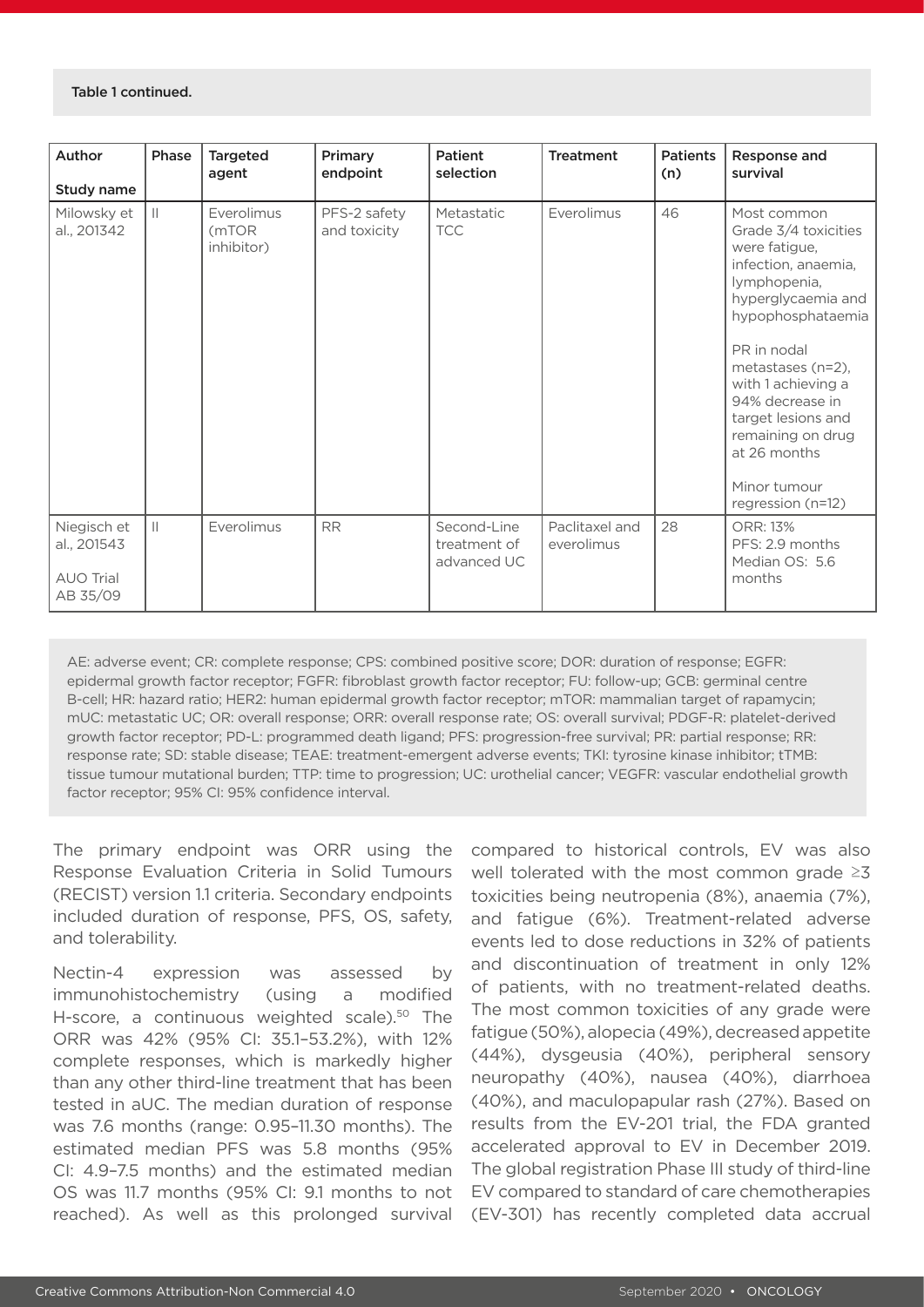and initial results are expected towards the end of 2020.51

Given this encouraging level of activity in the third-line setting, EV has also been tested in combination with pembrolizumab (anti-PD-1) as a first-line therapy in patients who were ineligible to receive platinum chemotherapy. Initial results were presented at ESMO 2019,<sup>52</sup> and updated at GU ASCO 2020.53 The overall response rate was 73.3% with a complete response rate of 15.6%. At a median follow up of 10.4 months, 55% of the responders had an ongoing durable response. Treatment-related toxicities included fatigue (58%; 11%  $\geq$ G3), alopecia (53%), and peripheral sensory neuropathy (53%; 4% ≥G3). However, one patient in the study died as a result of multiple organ failure. The FDA granted breakthrough designation to the EV and pembrolizumab combination in February 2020. This combination demonstrates encouraging efficacy compared to previous drugs used in the first-line setting and, if replicated in Phase III studies, could lead to a paradigm shift in the treatment of  $dUC$ .<sup>52,53</sup> The EV-302 Phase III study will evaluate the EV and pembrolizumab combination therapy versus standard of care gemcitabine and platinum in the first-line treatment setting for aUC, with primary outcome measures of PFS and OS.

#### Fibroblast Growth Factor Receptor

FGFR activation results in signal transduction via the downstream MAPK and PI3K pathways, which regulate tumour survival and growth.52 FGFR3 alterations are present in approximately onefifth of patients with urothelial bladder cancer and in one-third of patients with upper tract urothelial carcinomas.54

Erdafitinib is a potent inhibitor of FGFR1–4 and a weaker inhibitor of VEGFR2. It has been the first targeted anticancer therapy to gain accelerated approval by the FDA<sup>55</sup> for patients with aUC carcinoma with susceptible *FGFR2* or *FGFR3* mutations, based on the results of the BLC2001 study.<sup>56</sup> Simultaneously, approval for the Therascreen® (Qiagen, Hilden, Germany) FGFR RGQ RT-PCR Kit was given as the companion diagnostic. This is a reverse-transcriptase-PCR assay that tests for specific *FGFR3* mutations or *FGFR2/3* fusions using RNA extracted from formalin-fixed paraffin-embedded samples.

The BLC2001 study was an open-label Phase II study enrolling patients with aUC with prespecified FGFR alterations<sup>56</sup> to treatment with oral erdafitinib. In total, 99 patients with specified *FGFR3* gene mutations or *FGFR2/3* gene fusions were recruited. Patients had to have progressed following treatment with one course of chemotherapy or within 12 months after neoadjuvant or adjuvant chemotherapy. The primary endpoint was ORR and secondary endpoints included duration of response, PFS, and OS.

Patients were initially randomised in a 1:1 ratio to either receive an intermittent regimen (10 mg per day, with daily administration for 7 days and off for 7 days) or a continuous regimen (6 mg per day). Subsequently, a planned interim analysis of safety and efficacy was performed in June and July 2016 and further enrolment to the intermittent-regimen group was halted. In August 2016, the study was converted to a single-group analysis following a protocol amendment to increase the starting dose to 8 mg per day in a continuous regimen.

The ORR was 40% (95% CI: 31–50), the median duration of response was 5.6 months (95% CI: 4.2–7.2). The median PFS was 5.5 months (95% CI: 4.2–6.0) and median OS was 13.8 months (95% CI: 9.8–not reached). Patients with *FGFR3* mutations were noted to have a better ORR (49%) compared to those with *FGFR2/3* fusions (16%).

In terms of safety, 46% of patients experienced a treatment-related adverse event at Grade 3 or higher. The most commonly reported toxicities that were Grade 3 or higher were hyponatraemia (11%), stomatitis (10%), and fatigue (7%) and 13 patients had treatment discontinuation. This was because of detachment of the retinal pigment epithelium, hand-foot syndrome, dry mouth, and skin or nail events. Furthermore, 55 patients required a dose reduction, which was commonly a result of stomatitis (16 patients) and hyperphosphataemia (9 patients). Common adverse events included hyperphosphataemia (77% all grade), stomatitis (58% all grade), diarrhoea (51% all grade), and dry mouth (56% all grade). Hand-foot syndrome was at 23% any grade. Hyperphosphataemia, a class effect of FGFR inhibition,<sup>57</sup> which is thought to be secondary to inhibition of FGF23 signalling,<sup>58</sup>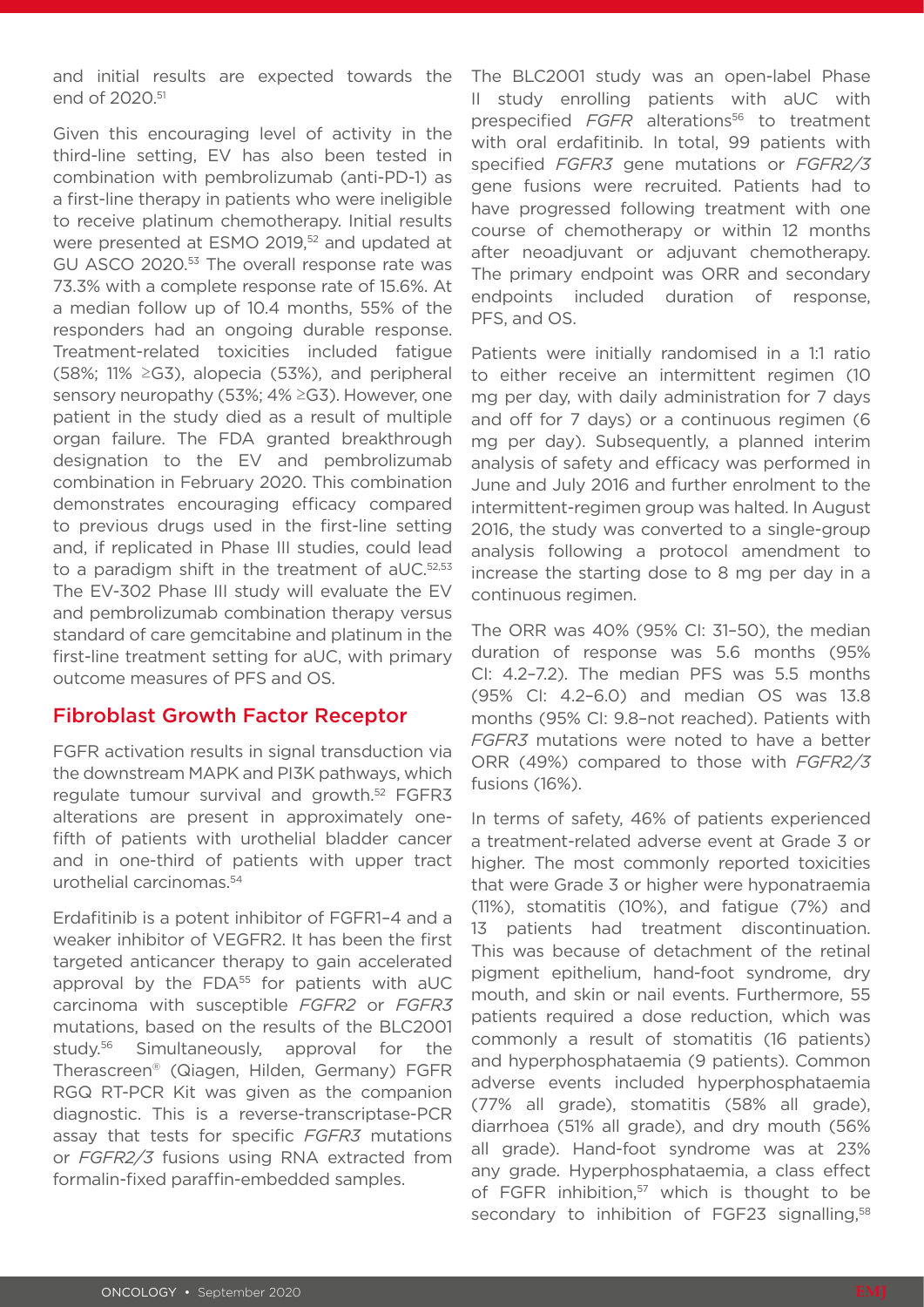could be a useful pharmacodynamic biomarker. A randomised Phase III study (THOR)<sup>59</sup> is now investigating the benefit of erdafitinib compared with chemotherapy or pembrolizumab, with a primary outcome of OS. Patients who have progressed on or after one or two prior treatments, at least one of which includes an anti-PD-1/PD-L1 agent (Cohort 1) or one prior treatment not containing an anti-PD-1/PD-L1 agent (Cohort 2).

Other FGFR inhibitors include infigratinib, rogaratinib, pemigatinib, and Debio 1347 (Debiopharm, Lausanne, Switzerland). Infigratinib (BGJ398) is a potent and selective FGFR1-3 inhibitor.<sup>60</sup> An exploratory analysis of Phase II data<sup>61</sup> demonstrated a difference in ORR in upper urinary tract urothelial carcinoma (50%) compared to lower urinary tract urothelial carcinoma (22%). The difference in ORR could be because of differences in genomic alterations between the two patient groups. A higher frequency of *FGFR3-TACC3* fusions (12.5% versus 5.8%) and *FGFR3 R248C* mutations (50% versus 11.5%), and a lower frequency of *FGFR3 S249C* mutations (25% versus 59.6%) was found when comparing upper with lower urinary tract urothelial carcinoma.

Rogaratinib (BAY1163877) is a potent and selective inhibitor of FGFR 1-4.<sup>62</sup> Results from the Phase I study were reported in 2016.<sup>63</sup> A Phase III trial<sup>64</sup> comparing rogaratinib against chemotherapy in metastatic urothelial carcinoma who have received prior platinumbased chemotherapy is currently active but not recruiting in January 2020.

The interim results of the FIGHT-201<sup>65</sup> study. a Phase II, open-label, multicentre study of pemigatinib (INCB054828), was reported in 2018. Patients had to have previously progressed on one or more treatments and had *FGFR3* mutations or fusions (Cohort A) or other *FGF/ FGFR* gene alterations (Cohort B). 64 patients were in Cohort A and with an ORR of 25% (95% CI: 14–40%). There were no responses determined by RECIST 1.1 in Cohort B. FIGHT-205,<sup>66</sup> looking at pemigatinib plus pembrolizumab versus pemigatinib alone versus standard of care for participants with metastatic or unresectable urothelial carcinoma who are not eligible to receive cisplatin, are harbouring *FGFR3* mutation

or rearrangement, and who have not received prior treatment, is currently recruiting.

Debio 1347 is a selective inhibitor of FGFR 1–3. The FUZE trial is an ongoing Phase II basket trial in *FGFR* fusion-positive advanced solid tumours irrespective of tumour histology, enrolling patients with aUC with at least one prior treatment line.<sup>67</sup> The primary endpoint is ORR.

Targeting FGFR3 alone in pretreated patients has not demonstrated similar levels of ORR compared to the multitargeted FGFR inhibitors. A Phase II study of dovitinib, a multitargeted tyrosine kinase inhibitor with activity against FGFR3 looked at 44 aUC patients who progressed after at least one chemotherapy regimen.<sup>68</sup> Patients were classified as *FGFR3* mutant or wild type. The study was not taken further because of a lack of ORR (0%; 95% CI: 0.0–26.5).

Small molecule tyrosine kinase inhibitors are not the only strategy to target the FGFR pathway in urothelial carcinoma. Vofatamab (B-701) is a fully human monoclonal antibody against FGFR3 that blocks activation of the wild type and genetically activated receptor. FIERCE-21 is a Phase Ib/2 study designed to evaluate vofatamab monotherapy or in combination with docetaxel<sup>69</sup> in metastatic urothelial carcinoma with at least one treatment failure. The follow-up is immature at this time; however, data presented at ASCO GU 2019 showed that five out of 21 patients have had a partial response in the vofatamab combination arm compared to one out of 21 patients in the monotherapy arm.

#### **CONCLUSION**

This review discussed strategies that allow better targeting of aUC. ADC in the form of EV demonstrate good response rates in pretreated metastatic disease, and early results in the firstline setting are encouraging. There are now actionable genomic alterations in the form of FGFR inhibitors that can lead to better outcomes in selected groups of patients. Bispecific antibodies may allow urothelial cancer cells to be targeted specifically and overcome mechanisms of resistance to immune CPI.

There have been advances in developing targeted and personalised therapies in metastatic urothelial carcinoma. Further discussed here were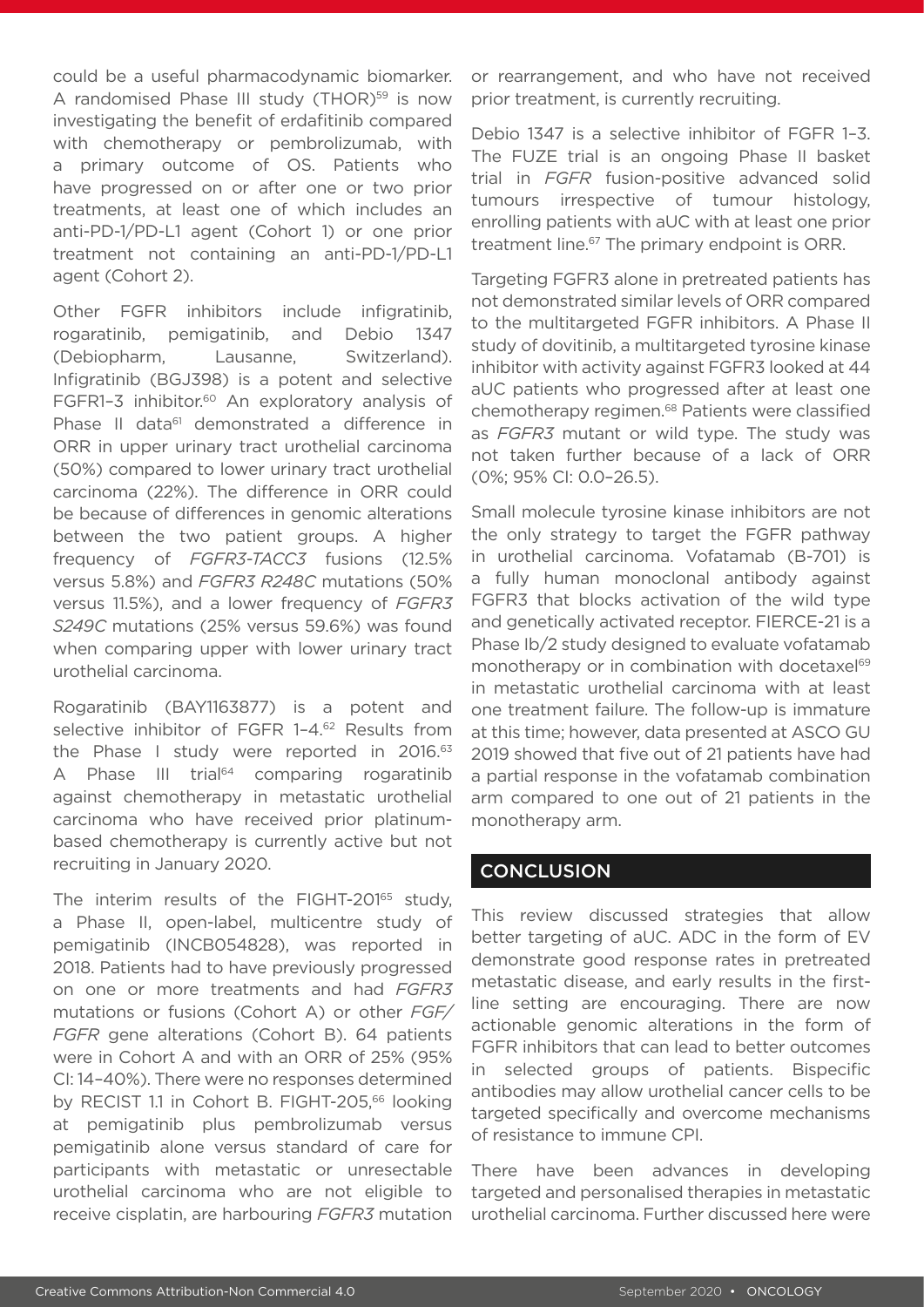three different targeted agents demonstrating promise in both clinical trials and preclinical research (Figure 2).

The development of targeted agents in aUC has positive implications for patients' outcomes and treatment options. The challenge remains

in optimising patient selection, sequencing of treatment, and whether combination strategies can lead to better outcomes. This represents a paradigm shift in the treatment of metastatic urothelial cancer, where previously treatment options were limited to cytotoxic chemotherapy.



Figure 2: Promising targeted treatment strategies in advanced urothelial cancer.

FGFR: fibroblast growth factor receptor.

#### References

- 1. Antoni S et al. Bladder cancer incidence and mortality: a global overview and recent trends. Eur Urol. 2017;71(1):96-108.
- 2. Cancer Research UK. Bladder cancer statistics 2018. 2018. Available at: https://www.cancerresearchuk.org/ health-professional/cancer-statistics/ statistics-by-cancer-type/bladdercancer. Last accessed: 22 June 2020.
- 3. Alifrangis C et al. Molecular and histopathology directed therapy for advanced bladder cancer. Nat Rev Urol. 2019;16(8):465-83.
- 4. Gómez De Liaño A, Duran I. The continuing role of chemotherapy in the management of advanced urothelial cancer. Ther Adv Urol. 2018;10(12):455-80.
- 5. Bellmunt et al. Phase III trial of vinflunine plus best supportive care compared with best supportive care alone after a platinum-containing regimen in patients with advanced transitional cell carcinoma of the urothelial tract. J Clinical Oncol. 2009;27(27):4454-61.
- 6. Bellmunt J et al. Pembrolizumab as second-line therapy for advanced urothelial carcinoma. N Engl J Med. 2017;376(11):1015-26.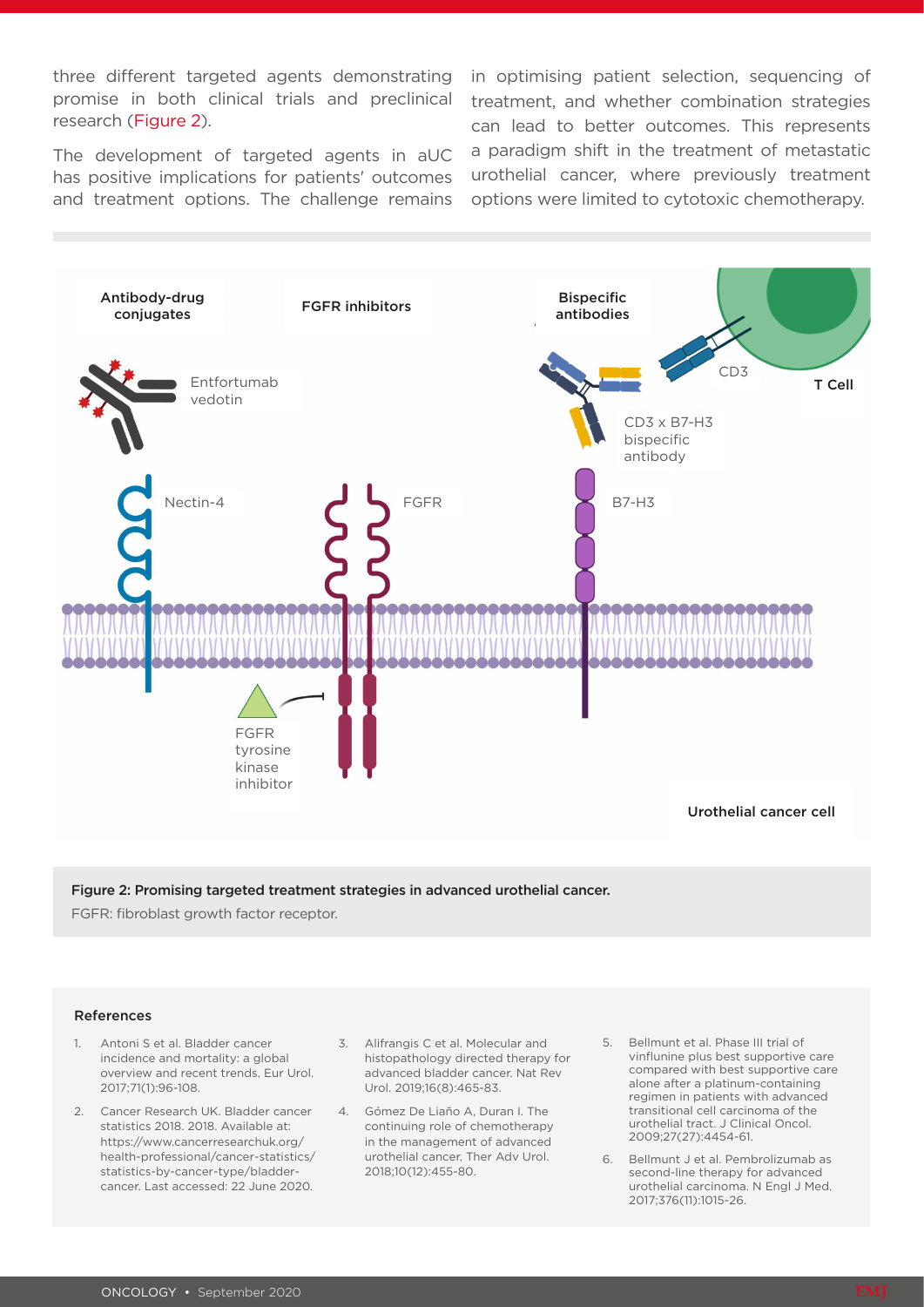- 7. Fradet Y et al. Randomized Phase III KEYNOTE-045 trial of pembrolizumab versus paclitaxel, docetaxel, or vinflunine in recurrent advanced urothelial cancer: results of >2 years of follow-up. Ann Oncol. 2019;30(6):970-6.
- 8. Powles T et al. Atezolizumab versus chemotherapy in patients with platinum-treated locally advanced or metastatic urothelial carcinoma (IMvigor211): a multicentre, openlabel, Phase 3 randomised controlled trial. Lancet. 2018;391(10122):748-57.
- Stenehjem DD et al. PD1/PDL1 inhibitors for the treatment of advanced urothelial bladder cancer. Onco Targets Ther. 2018;11:5973-89.
- 10. Gourd E. EMA restricts use of anti-PD-1 drugs for bladder cancer. Lancet Oncol. 2018;19(7):e341.
- Grande E et al. LBA14\_PR -IMvigor130: Efficacy and safety from a Phase III study of atezolizumab (atezo) as monotherapy or combined with platinum-based chemotherapy (PBC) vs placebo + PBC in previously untreated locally advanced or metastatic urothelial carcinoma (mUC). Ann Oncol. 2019;30(5):v888-9.
- 12. Galsky MD et al. Randomized doubleblind Phase II study of maintenance pembrolizumab versus placebo after first-line chemotherapy in patients (pts) with metastatic urothelial cancer (mUC): HCRN GU14-182. J Clinc Oncol. 2019;37(15 Suppl):4505.
- 13. Pfizer. Bavencio significantly improved overall survival in patients with locally advanced or metastatic urothelial carcinoma. 2020. Available at: https:// investors.pfizer.com/investornews/press-release-details/2020/ BAVENCIO-Significantly-Improved-Overall-Survival-in-Patients-With-Locally-Advanced-or-Metastatic-Urothelial-Carcinoma/default.aspx. Last accessed: 22 June 2020.
- 14. AstraZeneca. Update on Phase III DANUBE trial for imfinzi and tremelimumab in unresectable, Stage IV bladder cancer. 2020. Available at: https://www.astrazeneca.com/ media-centre/press-releases/2020/ update-on-phase-iii-danube-trialfor-imfinzi-and-tremelimumab-inunresectable-stage-iv-bladdercancer-06032020.html. Last accessed: 22 June 2020.
- 15. Powles T et al. An adaptive, biomarker directed platform study in metastatic urothelial cancer (BISCAY) with durvalumab in combination with targeted therapies. Ann Oncol. 2019;30(Suppl 5):v356-7.
- 16. Guardant Health, Inc. Noninvasive vs. invasive lung evaluation (NILE). NCT03615443. https://clinicaltrials. gov/ct2/show/NCT03615443.
- 17. Bristol-Myers Squibb. Study of nivolumab in combination with ipilimumab or standard of care

chemotherapy compared to the standard of care chemotherapy alone in treatment of participants with untreated inoperable or metastatic urothelial cancer (CheckMate901). NCT03036098. https://clinicaltrials. gov/ct2/show/NCT03036098.

- 18. Lameris R et al. Bispecific antibody platforms for cancer immunotherapy. Crit .<br>Rev Oncol Hematol. 2014;92(3):153-65.
- 19. Ma W et al. Targeting immunotherapy for bladder cancer using anti-CD3× B7-H3 bispecific antibody. Cancer Med. 2018;7(10):5167-77.
- 20. Ma W et al. Targeting immunotherapy for bladder cancer by using anti-CD3 x CD155 bispecific antibody. J Cancer. 2019;10(21):5153-61.
- 21. Tolcher AW et al. Phase 1, first-inhuman, open label, dose escalation study of MGD009, a humanized B7- H3 x CD3 dual-affinity re-targeting (DART) protein in patients with B7-H3-expressing neoplasms or B7-H3 expressing tumor vasculature. J Clinical Oncol. 2016;34(15 Suppl):TPS3105.
- 22. Shankar S et al. A Phase 1, open label, dose escalation study of MGD009, a humanized B7-H3 x CD3 DART protein, in combination with MGA012, an anti-PD-1 antibody, in patients with relapsed or refractory B7-H3 expressing tumors. J Clin Oncol. 2018;36(15 Suppl):TPS2601.
- 23. Kvarnhammar AM et al. The CTLA-4 x OX40 bispecific antibody ATOR-1015 induces anti-tumor effects through tumor-directed immune activation. J Immunother Cancer. 2019;7(1):103.
- 24. Hellmann MD et al. A Phase Ia/b study of TIM-3/PD-L1 bispecific antibody in patients with advanced solid tumors. J Clin Oncol. 2019;37(15 Suppl):TPS2654.
- 25. Hoffmann-La Roche. A dose escalation and expansion study of RO7121661, a PD-1/TIM-3 bispecific antibody, in participants with advanced and/or metastatic solid tumors. NCT03708328. https:// clinicaltrials.gov/ct2/show/ NCT03708328.
- 26. MacroGenics. A study of MGD013 in patients with unresectable or metastatic neoplasms. NCT03219268. https://clinicaltrials.gov/ct2/show/ NCT03219268.
- 27. Petrylak DP et al. Ramucirumab plus docetaxel versus placebo plus docetaxel in patients with locally advanced or metastatic urothelial carcinoma after platinum-based therapy (RANGE): overall survival and updated results of a randomised, double-blind, phase 3 trial. Lancet Oncol. 2020;21(1):105-20.
- 28. Rosenberg JE et al. CALGB 90601 (Alliance): randomized, double-blind, placebo-controlled Phase III trial comparing gemcitabine and cisplatin with bevacizumab or placebo in

patients with metastatic urothelial carcinoma. J Clin Oncol. 2019;37(15 Suppl):4503.

- 29. Grivas PD et al. Double-blind, randomized, Phase 2 trial of maintenance sunitinib versus placebo after response to chemotherapy in patients with advanced urothelial carcinoma. Cancer. 2014;120(5):692-701.
- 30. Bellmunt J et al. Phase II study of sunitinib as first-line treatment of urothelial cancer patients ineligible to receive cisplatin-based chemotherapy: baseline interleukin-8 and tumor contrast enhancement as potential predictive factors of activity. Ann Oncol. 2011;22(12):2646-53.
- 31. Gallagher DJ et al. Phase II study of sunitinib in patients with metastatic urothelial cancer. J Clin Oncol. 2010;28(8):1373-9.
- 32. Wong YN et al. Phase II trial of cetuximab with or without paclitaxel in patients with advanced urothelial tract carcinoma. J Clin Oncol. 2012;30(28):3545-51.
- 33. Hussain M et al. A randomized Phase 2 trial of gemcitabine/cisplatin with or without cetuximab in patients with advanced urothelial carcinoma. Cancer. 2014;120(17):2684-93.
- 34. Miller K et al. A Phase II study of the Central European Society of Anticancer-Drug Research (CESAR) group: results of an open-label study of gemcitabine plus cisplatin with or without concomitant or sequential gefitinib in patients with advanced or metastatic transitional cell carcinoma of the urothelium. Urol Int. 2016;96(1):5-13.
- 35. Choudhury NJ et al. Afatinib activity in platinum-refractory metastatic urothelial carcinoma in patients with ERBB alterations. J Clin Oncol. 2016;34(18):2165-71.
- 36. Bellmunt J et al. HER2 as a target in invasive urothelial carcinoma. Cancer Med. 2015;4(6):844-52.
- 37. Powles T et al. Phase III, double-blind, randomized trial that compared maintenance lapatinib versus placebo after first-line chemotherapy in patients with human epidermal growth factor receptor 1/2-positive metastatic bladder cancer. J Clin Oncol. 2017;35(1):48-55.
- 38. Hussain MH et al. Trastuzumab, paclitaxel, carboplatin, and gemcitabine in advanced human epidermal growth factor receptor-2/ neu-positive urothelial carcinoma: results of a multicenter Phase II National Cancer Institute trial. J Clin Oncol. 2007;25(16):2218-24.
- 39. Hainsworth JD et al. Targeted therapy for advanced solid tumors on the basis of molecular profiles: results from MyPathway, an open-label, Phase IIa multiple basket study. J Clin Oncol. 2018;36(6):536-42.